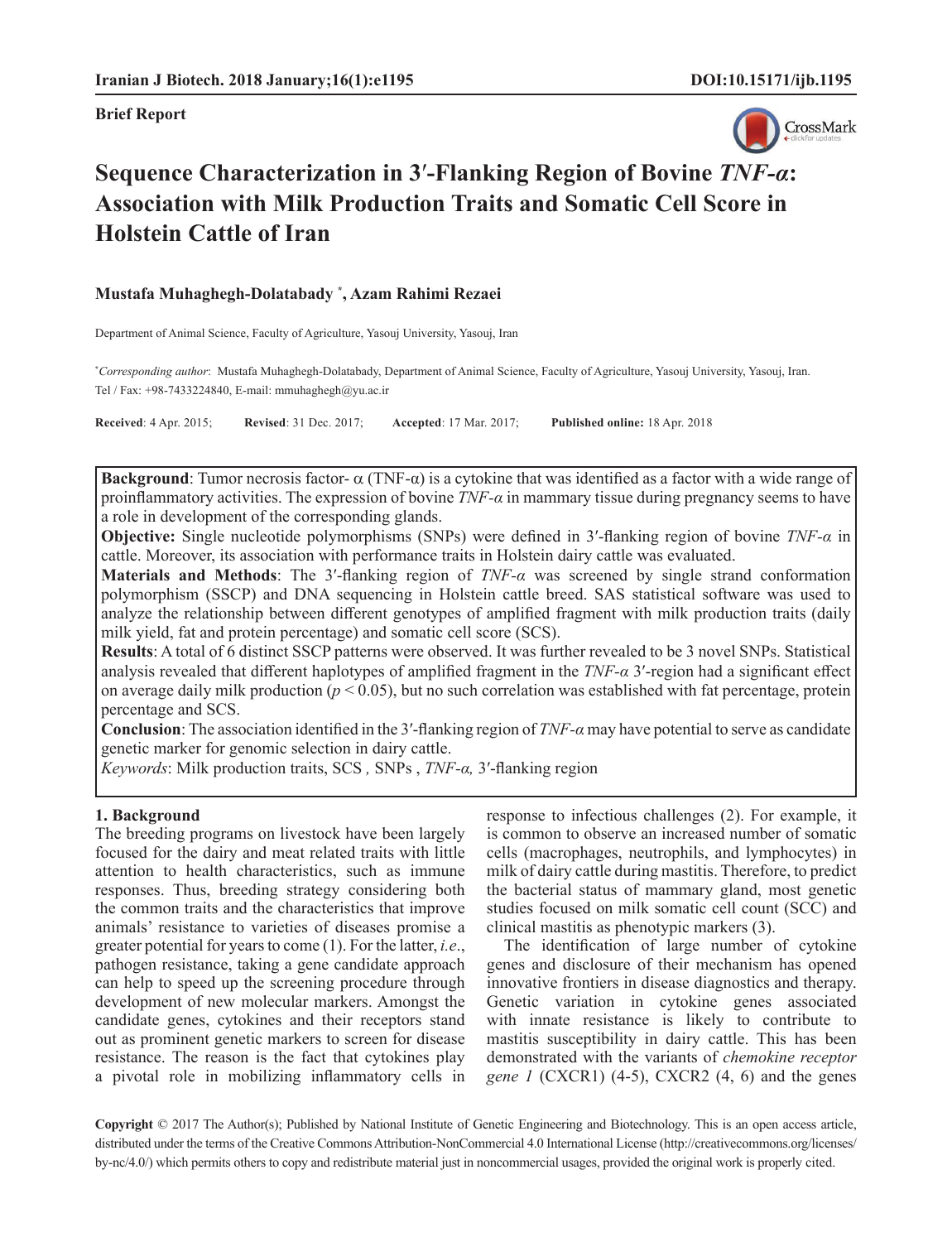encoding for several cytokines, including *TNF-α* (7- 8), *IL-8* (9) in Holstein dairy cows. Tumor necrosis factor-α (TNF-α) is an inflammatory cytokines that is being produced by different types of immune cells. It is especially causes the activation of macrophages during inflammatory process (10-11). TNF- $\alpha$  stimulates the proliferation, differentiation and activity of many immune system cells (12).

The bovine *TNF-α* contains four exons and three introns on chromosome 23 (13). Reports are indicative of single nucleotide polymorphisms (SNPs) in the *TNF-α*. Further conclusive studies are suggestive the association of *TNF-α* with performance traits and immune function in cattle (14-17).

## **2. Objectives**

Information regarding genetic variation within 3′-flanking region of the bovine *TNF-α* in missing from the literatures. Therefore, it was planned to seek for such genetic variation and establish the correlation of the variation with milk production traits and SCC in Holstein cattle, if there is any at all.

#### **3. Materials and Methods**

Total genomic DNA was isolated from 200 EDTA treated blood samples of Holstein dairy cows by AccuPrep® genomic DNA extraction kit. Forward primer (5′- GGCTCCAAGCATCCAACTT-3′) and reverse primer (5′- GGCTTCCCACCTCAG-3′) were designed by primer 3 (http://frodo.wi.mit.edu/primer3/) according to bovine *TNF-α* sequence (GenBank: AF011926.1). A fragment of 305 bp from 3′ region (3259 to 3563) was amplified in 25  $\mu$ L. The PCR products were diluted in a denaturing solution, denature at 94 °C for 5 min, rapidly cooled on ice and resolved on 11% polyacrylamide gel at 25 ºC, 150 V for 16 h. Then, the gel was silver-stained. The PCR products that revealed different SSCP pattern were selected for DNA sequencing. The multiple alignments of the nucleotide sequences were carried out for different SSCP patterns using the CLUSTALW (<http://workbench.sdsc.edu>).

#### *3.1. Statistical Analysis*

The genotype frequencies of amplified fragment of *TNF-α* were estimated by direct counting. Data for milk production traits including average daily milk yield, fat percentage, protein percentage and somatic cell count were obtained from the farm records. The statistical software SAS (Mixed procedure) was used to analyze the relationship between different SSCP patterns with milk production traits and somatic cell counts by means of least-square method. The association analysis was calculated according to the following statistical linear model:

$$
Y_{ijklm} = \mu + G_i + L_j + F_k + S_l + C_m + e_{ijklm}
$$

Where: Yijklm: Phenotypic value of the milk production traits and somatic cell count of the animal k with a genotype i, μ: overall mean, Gi: the fixed effect of the *TNF-α* genotype, Lj: the fixed effect of lactation, Fk: the fixed effect of season,  $S_i$ : the random effect of sire, Cm: the fixed effect of calving age and  $e_{ijklm}$ : random error. The distribution frequency of SCC values was highly skewed; therefore, the values of SCC were transformed to the logarithm scale and converted to somatic cell score (SCS).

#### **4. Results**

A 305 bp fragment of 3′-flanking region of *TNF-α* was successfully amplified in all samples. PCR-SSCP was performed to detect genetic variation that might be present. Then, the amplified region of bovine *TNF-α*  revealed 6 distinct SSCP patterns (A, B, C, D, E and F) in animal analyzed (**Fig. 1**) which their genotype frequencies were 0.49, 0.19, 0.18, 0.13, 0.05 and 0.05, respectively. Due to low frequencies, the E and F SSCP patterns were excluded from association analysis. Sequence analysis of amplified fragment revealed three novel SNPs (two substitutions and one insertion): a G to T substitution at position 3388, a G to A substitution at position 3431 and an insertion of A at position 3399 (**Fig. 2**).



**Figure 1**. Different SSCP patterns of amplified fragment at the 3'-flanking region of the bovine *TNF-α*.



**Figure 2**. Sequence chromatograph of identified SNPs in the 3'-flanking region of the bovine TNF-α gene. a) substitution of G to T (heterozygous condition), b) substitution of G to A and c) Insertion of A at position 3399.

#### **82 Iran J Biotech. 2018;16(1):e1195**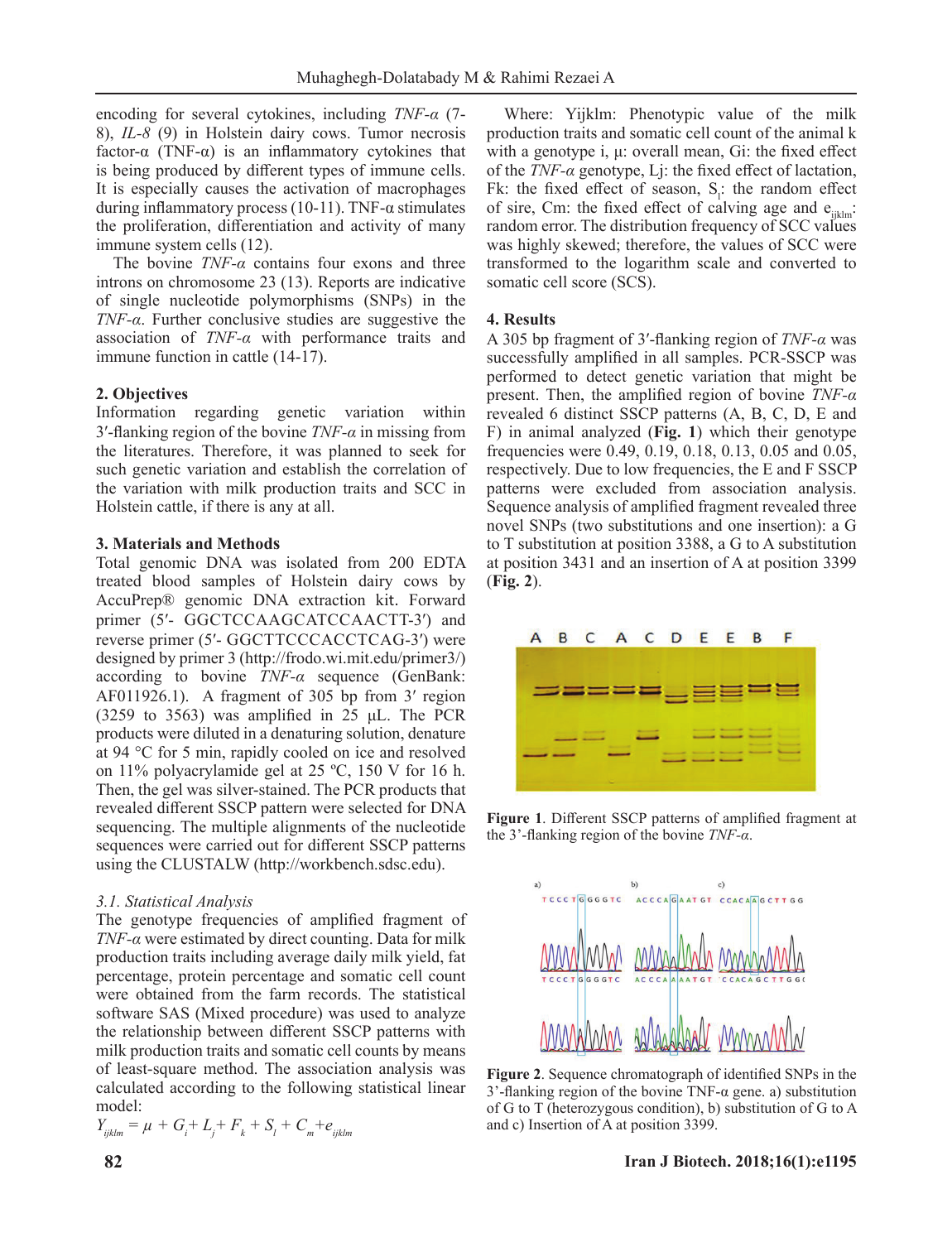|                    |       |         |           | LS means for different SSCP patterns |       |       |       |
|--------------------|-------|---------|-----------|--------------------------------------|-------|-------|-------|
| <b>Variables</b>   | Mean  | p-value | <b>SD</b> | A                                    | B     |       | Ð     |
| Milk Yield         | 33.34 | $0.04*$ | 5.89      | 33.65                                | 34.15 | 33.38 | 31.80 |
| Fat $\%$           | 3.36  | 0.15    | 0.46      | 3.35                                 | 3.38  | 3.33  | 3.47  |
| Protein %          | 2.93  | 0.70    | 0.32      | 2.93                                 | 2.92  | 2.91  | 2.96  |
| Somatic Cell Score | 1.49  | 0.46    | 0.94      | 1.46                                 | 1.56  | 1.50  | 1.32  |

**Table 1.** Estimates of effects associated with different haplotypes in the 3'-flanking region of the bovine TNF-α on average milk yield, fatand protein percentages, and SCS.

Note: LS: least square, SSCP: single strand conformation polymorphism, SD: standard deviation, \*: significant.

The statistical analysis of *TNF-α* genotypes effect on milk production traits (average daily milk, fat and protein percentage) and somatic cell score showed significant differences for average milk yield  $(p < 0.05)$ .The higher milk yield was characterized for group of cows with the B haplotype while the D haplotype was unfavorable for milk yield, because it had the lowest value. The identified haplotypes displayed no significant association with fat percentage, protein percentage and SCS (**Table 1**).

#### **5. Discussion**

Improvement of milk production traits and increase of genetic resistance to disease are the main objectives of dairy cattle breeding program. This progress can be achieved with traditional selection programs along with genetic markers. Marker assisted selection (MAS) in dairy cattle apply quantitative trait loci (QTL) and candidate genes, which affect phenotype of cattle. The genetic progress analyses using marker assisted selection can provide genetic evaluation more accurately and in a time efficient manner, which is needed for realization in cattle breeding.

Immune genes like *TNF-α* which are being expressed in mammary tissue during pregnancy, appear to contribute in development of mammary gland (15, 18- 20). Hence, the bovine *TNF-α* gene might be a strong candidate for mammary gland health and development. In this study, we characterized the part of 3′-flanking region of the bovine *TNF-α* gene by PCR-SSCP and DNA sequencing in dairy Holstein cattle. Considerable variation was found to exist in this region as revealed by 6 different SSCP variants which further identified 3 novel SNPs. To date, on the basis of current knowledge, our results is the first report on nucleotide polymorphisms detection in the 3′-flanking region of the bovine *TNF-α* gene in Holstein cattle. In the dbSNP database, there are 28 SNPs in the bovine *TNF-α* gene, but validation status for most of them is unknown (21). In the other hand, sequence analysis of 5′-flanking region in the bovine *TNF-α* revealed three SNPs that were heritable according to the expected manners (22).

Due to its biological functions, the bovine *TNF-α* has been proposed as a potential genetic marker for immunity to mastitis. The gene is located in the chromosome regions which has been shown to contain QTLs contain loci linked to susceptibility to udder inflammation (14, 23-24). In addition, *TNF-α* genotypes were associated with a lower number of mastitis cases in lower parities and a higher number of mastitis cases in higher parities of dairy cattle (7). However, in this study, no significant association was found between *TNF-α* genotypes and SCS.

The genotypes of amplified fragment in the 3′-region of *TNF-α* significantly associated with average daily milk yield  $(p < 0.05)$ , but their associations with fat percentage, protein percentage were not significant. In several studies, significant associations were reported with the  $TNF-\alpha$  SNPs and performance traits in dairy cattle. For example, milk yield and milk fat yield were significantly different for the *TNF-α* -824A/G gene polymorphism in Black Pied cattle (25). In addition, Kawasaki *et al*. (2014) reported that SNPs in the promoter region and exon of *TNF-α* were associated with reproductive performance in cattle. Furthermore, their findings provided evidence that the migration, gene expression and production of cytokines in immune cells were different based on the *TNF-α* promoter genotype (17). Significant difference was found between genotypes of the bovine *TNF-α* at promoter region (824A/G) with milk yield and milking rate in Red Steppe cattle breed (26).

# **6. Conclusion**

The genes associated with milk production and udder health can be evaluated as a genetic markers candidate for quantitative traits in dairy cattle. The results of our study confirmed that *TNF-α* genotypes may cause differences in milk production. Therefore, the *TNF-α* gene could contribute to the progress in dairy cattle.